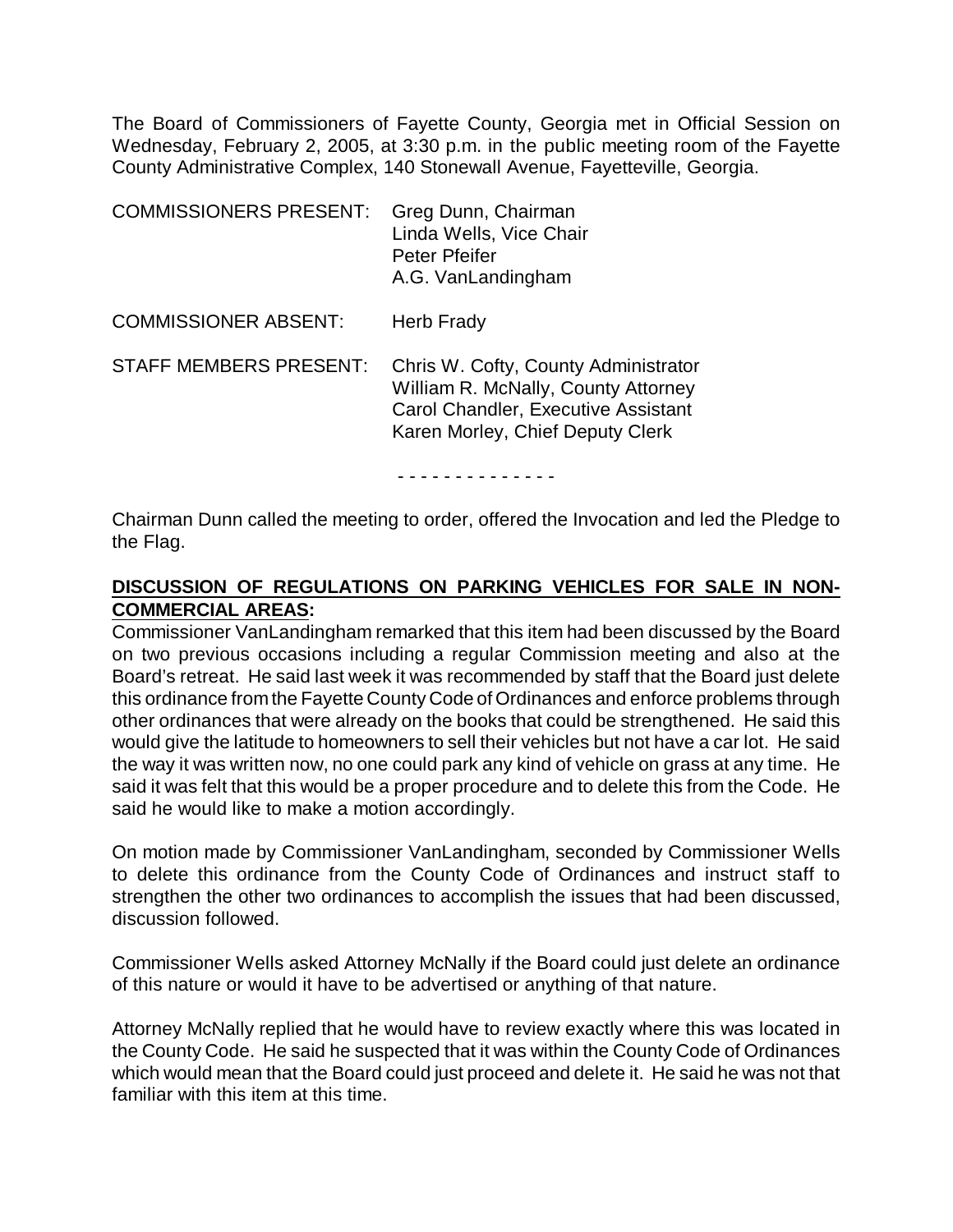## **February 2, 2005 Page 2**

Chairman Dunn asked if it was wise to delete this ordinance without something to replace it in the meantime.

Attorney McNally said he would really like the opportunity to take a look at this. He said he had been out of town for the last week and he really had not had an opportunity to review it.

Chairman Dunn remarked that Attorney Dennis Davenport had advised the Board last week about the problems with this ordinance. He said the citizens were not well served by this nor were the marshals and it was very difficult to enforce it. He felt this ordinance could be done in a better way with a different ordinance. He said his only question was if the current ordinance should be deleted which would leave a gap in the ordinances before a new ordinance was put in. He questioned if staff should be directed to come back to the Board with recommendations to achieve these things in the other ordinances.

Commissioner Wells asked if Commissioner VanLandingham would be agreeable to tabling this item for two weeks.

Commissioner VanLandingham said two weeks would be the limit. He said the Board had been discussing this off and on for a year and it was time to do something.

Commissioner Wells said she would be glad to withdraw her second to the motion.

Commissioner VanLandingham said he would withdraw his motion and asked that this be tabled for two weeks.

It was the consensus of the Board that this item be tabled for two weeks and discussed at the February 24, 2005 meeting.

**CONSENT AGENDA:** On motion made by Commissioner Wells, seconded by Commissioner Pfeifer to approve the consent agenda as presented. The motion carried 4-0. Commissioner Frady was absent.

**PURCHASING DEPARTMENT - BID AWARD TO MARTIN ROBBINS FOR GUARDRAIL INSTALLATION:** Approval of recommendation from Director of Purchasing Tim Jones to award bid #499 to low bidder Martin Robbins in the amount of \$44,902 for guardrail installation. A copy of the memorandum, identified as "Attachment No. 1", follows these minutes and is made an official part hereof.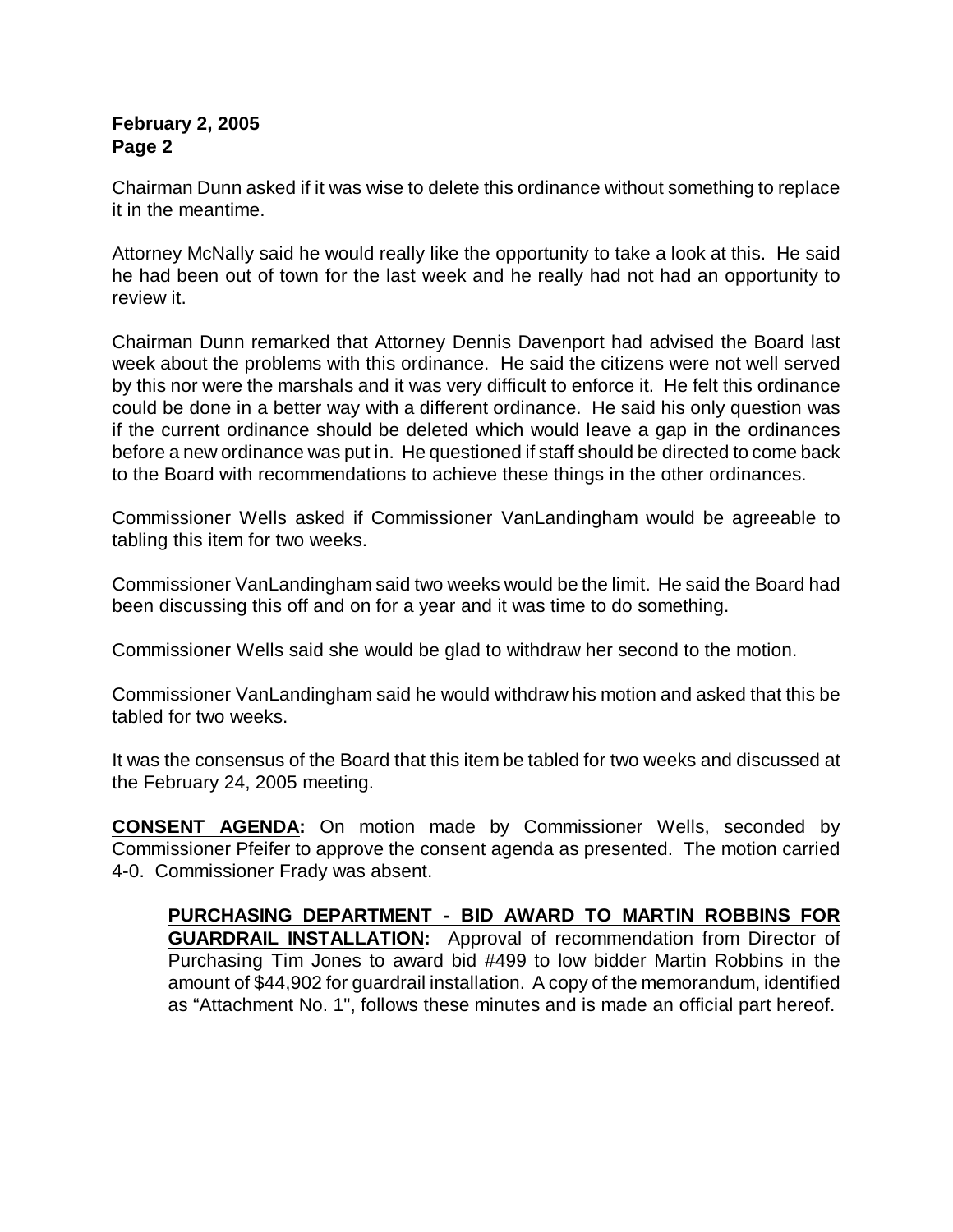**February 2, 2005 Page 3**

> **PURCHASING DEPARTMENT - BID AWARD TO APAC-SOUTHEAST, INC. FOR LARP PATCHING WORK:** Approval of recommendation from Director of Purchasing Tim Jones to award bid #497 to APAC-Southeast, Inc. for LARP patching work. A copy of the memorandum, identified as "Attachment No. 2", follows these minutes and is made an official part hereof.

> **INFORMATION SYSTEMS - AGREEMENT WITH METRO ETHERNET BELLSOUTH:** Approval of recommendation from Director of Information Systems Russell Prince to enter into an Agreement with Metro Ethernet BellSouth to provide a 100 Megabit circuit for data and phone service from the Justice Center on Center Drive to the Water System on McDonough Road for a period of 60 months at a cost of \$1,665.20 per month. A copy of the memorandum and Agreement, identified as "Attachment No. 3", follows these minutes and is made an official part hereof.

> **LIBRARY:** Approval of request from Library Director Chris Snell to increase the Donation Revenue Account by \$435 and increase the Books and Magazine Account by \$435. A copy of the memorandum, identified as "Attachment No. 4", follows these minutes and is made an official part hereof.

> **LIBRARY:** Approval of request from Library Director Chris Snell to increase ICLE Satellite Revenue account 10060002-341960 by \$150 and Public Relations expenditure account by \$150. A copy of the memorandum, identified as "Attachment No. 5", follows these minutes and is made an official part hereof.

> **PUBLIC MEETING ROOM - VIRGIL FLUDD RESERVED:** Ratification of approval to allow Representative Virgil Fludd to use the public meeting room for a forum on February 22, 2005 at 7:00 p.m.

> **LIBRARY - NAACP TO HOST PROGRAM:** Ratification of approval to allow the Education Committee of the NAACP to host a program for 30-50 students on February 5, 12, 16, 19, and 26, 2005 at the Library. A copy of the request, identified as "Attachment No. 6", follows these minutes and is made an official part hereof.

> **PUBLIC FACILITIES AUTHORITY:** Approval of appointment of Jack Smith, Chuck Watkins and Mary Shaver to the Fayette County Public Facilities Authority for a one year term commencing March 1, 2005 and ending February 28, 2006.A copy of the request, identified as "Attachment No. 7", follows these minutes and is made an official part hereof.

> **MINUTES:** Approval of minutes for the Board of Commissioners' meeting held on January 13, 2005.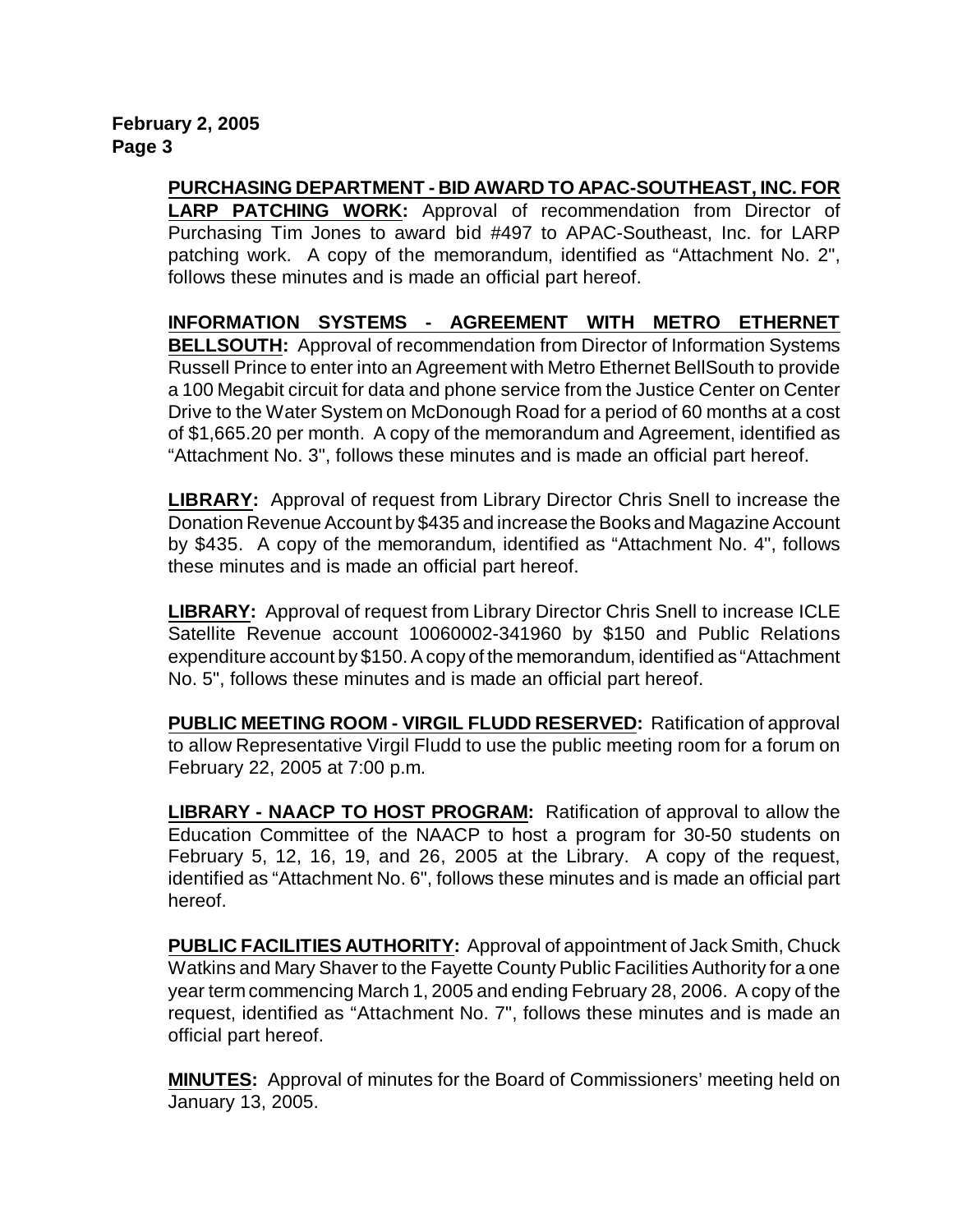#### **PUBLIC COMMENT:**

Members of the public are allowed up to five minutes each to address the Board on issues of concern other than those items which are on this evening's agenda.

There was no public comment.

# **STAFF REPORTS:**

**JACK KRAKEEL:** Chief Jack Krakeel said he would like to inform the Board that late Friday he had received notification from the Department of Homeland Security that the county had received approval on a grant request that was actually submitted in March, 2004. He said they had received a favorable review of that grant in May by the review committee that is in charge of the selection process. He said subsequently in October they were notified that the grant was being reduced by approximately \$60,000 from the original request. He said at that time he filed an appeal and went through two appeal processes without a favorable conclusion. He said then in December, 2004 and early January, 2005 additional negotiations were started and those negotiations concluded last Friday. He said they were successful in getting this grant moved back up to \$65,000, which would accomplish their objectives. He said he would be sending the Board a memorandum on this grant but he wanted to go ahead tonight and inform the Board on this decision.

**EXECUTIVE SESSION:** Chairman Dunn requested an executive session to discuss one personnel matter.

**CHAIRMAN DUNN:** Chairman Dunn remarked that the county had been notified by the Georgia Department of Community Affairs that the county's Capital Improvement Element and Short Term Work Programs have been updated and were in total compliance with the county's Comprehensive Plan. He said this makes Fayette County a qualified local government for certain monies from the State of Georgia. He said he wanted to thank Director of Planning Chris Venice and Assistant Director of Planning Pete Frisina for all of their work on this project. He said these two individuals had to put in an enormous amount of work and required coordination with staff. He said there was also an enormous amount of preparation to send this to the State of Georgia. He pointed out that as usual Fayette County was one of the first communities of Georgia that had been approved and was totally qualified for every program that the county was asking for money from. He said once again the staff had done a super job and he wanted to commend the Planning Staff and the rest of the staff who had worked with them on this every single year. He said they had done a super job.